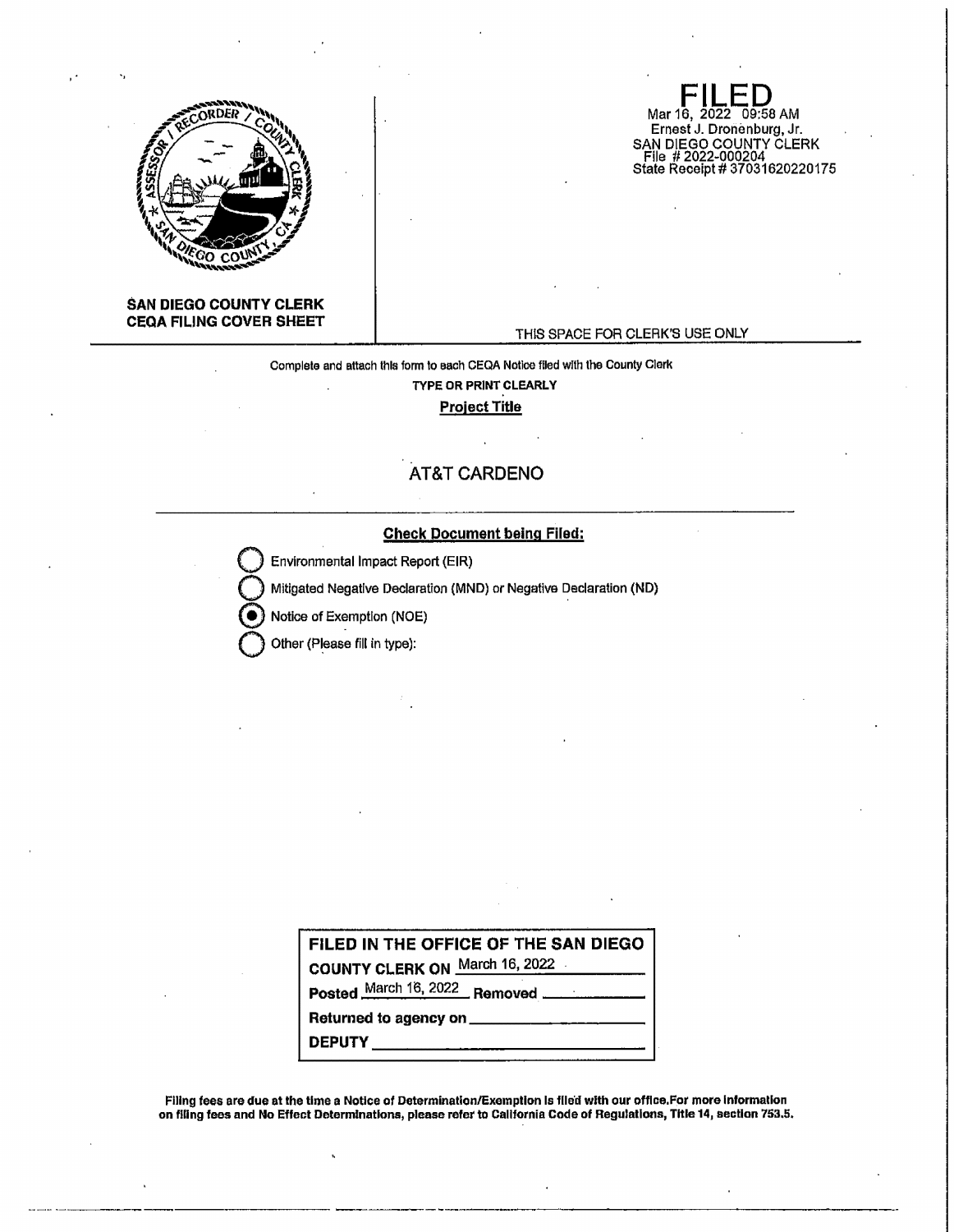|  |  | <b>NOTICE OF EXEMPTION</b> |  |
|--|--|----------------------------|--|
|--|--|----------------------------|--|

, ·(check one or both)

TO: X RECORDER/COUNTY CLERK P.o:sox 1750; MS A·33 1600 PACIFIC HWY, ROOM 260 . SAN DIEGO, CA 92101-2422

FROM: CITY OF SAN DIEGO DEVELOPMENT SERVICES DEPARTMENT 1222 FIRST AVENUE, MS 501 SAN DIEGO, CA 92101

OFFICE OF PLANNING AND RESEARCH 1400 TENTH STREET, ROOM 121 SACRAMENTO, CA 95814

Project No.: 684820 Project Title: AT&T Cardeno

PROIECT LOCATION-SPECIFIC: The project is located at 1570 Alta La Jolia, CA

PROIECT LOCATION-CITY/COUNTY: San Diego/San Diego

DESCRIPTION OF NATURE AND PURPOSE. OF THE PROIECT; conditional Use Permit (CUP) for the continued operation of an existing Wireless Communication Facility (WCF). The WCF consists of nine (9) panel antennas and 12 Remote Radio Units (RRUs} mounted behind an existing Fiberglass Reinforced Plastlc (FRP} rooftop mechanical screen. Addltionally, the project includes modifications to ancillary equipment Including a new baseboard and a power converter for support to the WCF and the facility has been designed to integrate with the existing development at the site, Pursuant to SDMC 141.0420(c)(A)(i), the project application is being processed as a CUP because of Its location within a residential zone on a premise that does not contain residential development. The project is located at 1570 Alta La Jolla Drive, in the RS-1-4 zone, within the Coastal Height Limitation Overlay Zone in the La Jolla Community Plan area

NAME OF PERSON OR AGENCY CARRYING OUT PROIECT: Justin Causey• 10590 West Ocean Air ,Drive Suite 300, San Diego CA 92130. (858) 291-1869.

**EXEMPT STATUS: (CHECKONE)** 

- ( ) MINISTERIAL(SEC, 21080(b)(1); 15268);
- ( } DECLARED EMERGENCY (SEC. 21080(b)(3}; 15269(a));
- ( } EMERGENCY PROJECT (SEC. 21080{b)( 4); 15269 {b)(c) ..
- (X) CATEGORICAL EXEMPTION: 15301 (Existing Facllltles)
- ( ) STATUTORY EXEMPTION:

REASONS WHY PROIECT IS EXEMPT: The City of San Diego conducted an environmental review and determined that the project would qualify to be categorically exempt from CEQA pursuant to Section 15301 (Existing Facilities). Section 15301 allows for the operation, repair, maintenance, permitting, leasing, licensing, or minor alteration of existing facilities (public or private), Involving negligible or no expansion of use beyond that existing at the time . of the determination. Since the project would only permit the continual operation of. **an existing** WCF the• exemption was deemed appropriate, The project Is located on a developed site and no environmental impacts would occur and the exceptions described in CEQAGuidelines Section 15300.2 do not apply.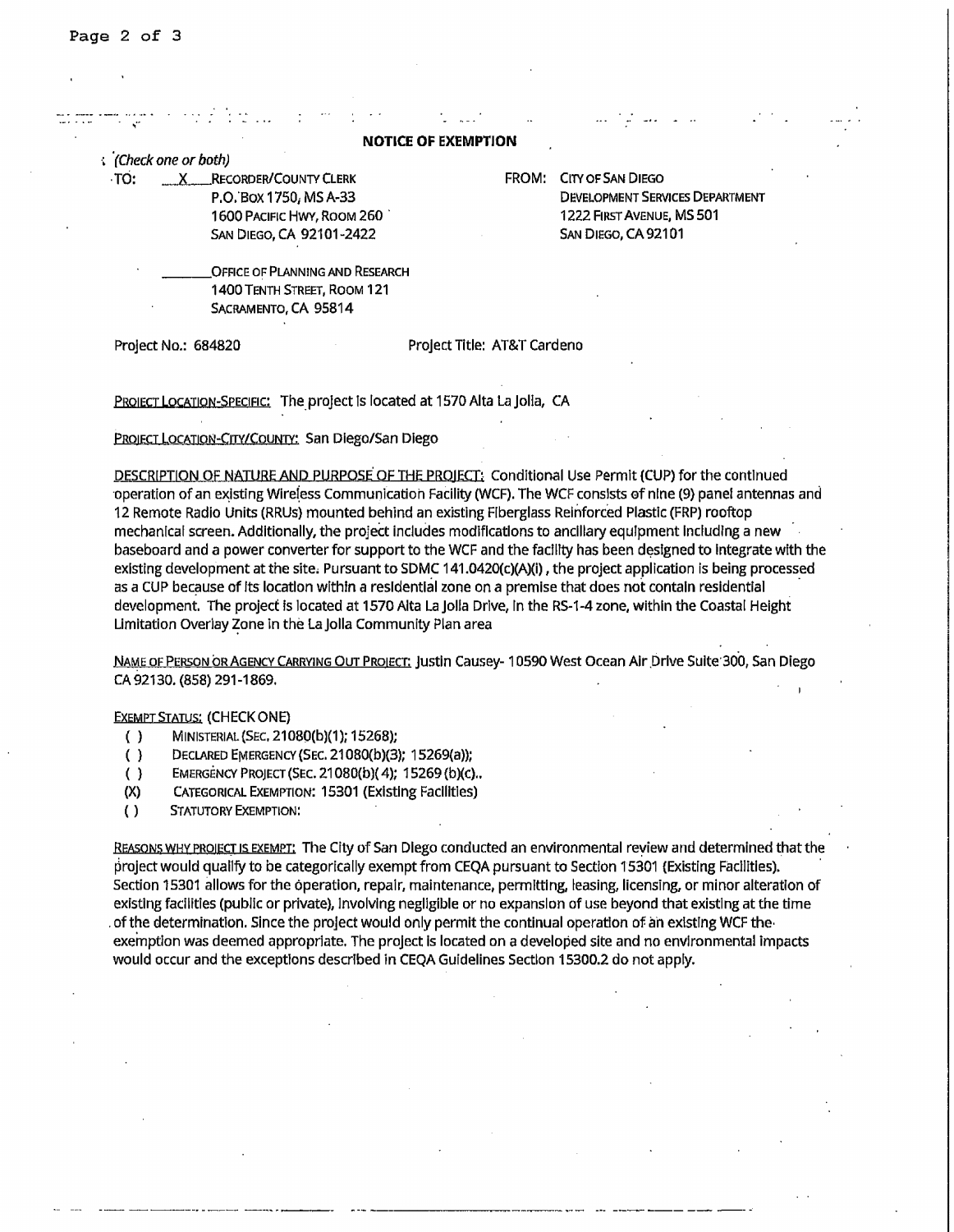$\ddot{\phantom{a}}$ 

LEAD AGENCY CONTACT PERSON: Jeffrey Szymanski CONTACT CONTACT TELEPHONE: 619 446-5324

IF RLED BY APPUCANT:

 $\mathcal{A}$ 

- 1. ATTACH CERTIFIED DOCUMENT OF EXEMPTION FINDING,
- 2. HAS A NOTICE OF EXEMPTION BEEN FILED BY THE PUBLIC AGENCY APPROVING THE PROJECT?. ( ) YES ( ) No

IT IS HEREBY CERTIFIED THAT THE CITY OF SAN DIEGO HAS DETERMINED THE ABOVE ACTIVITY TO BE EXEMPT FROM CEQA

**ATION / TITLE** 

/SEN)OR PLANNER 1/10/2022

DATE

CHECK ONE: (X) SIGNED BY LEAD AGENCY CLERK OR OPR:

 $\mathcal{L}$ 

DATE RECEIVED FOR FILING WITH COUNTY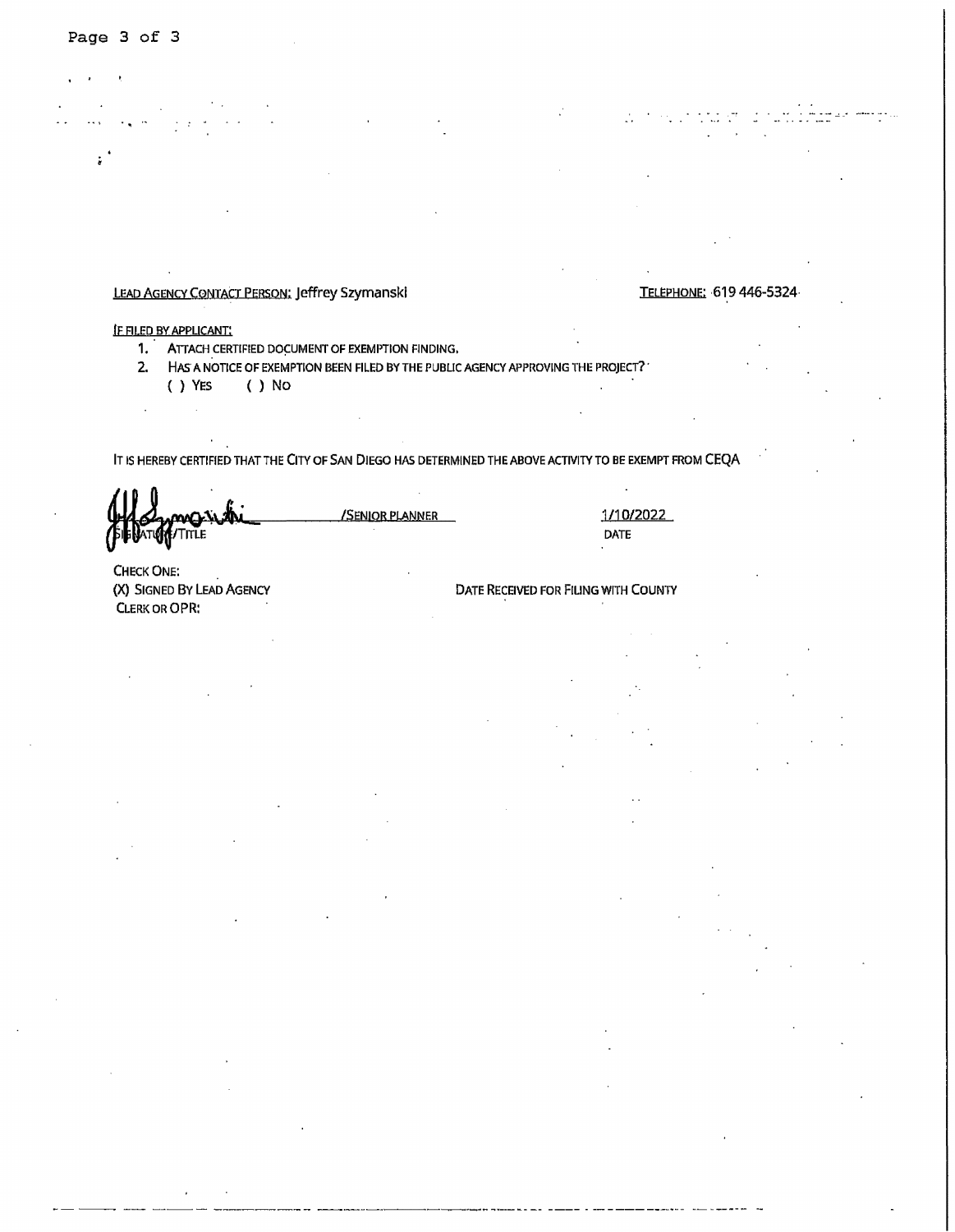|                                                                                                                                                                                                          |                                    | San Diego County                   |                                             |                    |
|----------------------------------------------------------------------------------------------------------------------------------------------------------------------------------------------------------|------------------------------------|------------------------------------|---------------------------------------------|--------------------|
|                                                                                                                                                                                                          | Transaction #:<br>Receipt #:       | 6343918<br>2022127917              |                                             |                    |
| Ernest J. Dronenburg, Jr.<br>Assessor/Recorder/County Clerk<br>1600 Pacific Highway Suite 260<br>P. O. Box 121750, San Diego, CA 92112-1750<br>Tel. (619) 237-0502  Fax (619) 557-4155<br>www.sdarcc.com | Cashier Date:<br>Cashier Location: | 03/16/2022<br>SD                   | <b>Print Date:</b>                          | 03/16/2022 9:59 am |
|                                                                                                                                                                                                          |                                    |                                    | <b>Payment Summary</b>                      |                    |
|                                                                                                                                                                                                          |                                    |                                    | <b>Total Fees:</b>                          | \$50.00            |
|                                                                                                                                                                                                          |                                    |                                    | <b>Total Payments</b>                       | \$50.00            |
|                                                                                                                                                                                                          |                                    |                                    | Balance:                                    | \$0.00             |
|                                                                                                                                                                                                          |                                    |                                    |                                             |                    |
|                                                                                                                                                                                                          |                                    |                                    |                                             |                    |
| Payment                                                                                                                                                                                                  |                                    |                                    |                                             |                    |
| CHECK PAYMENT #50646                                                                                                                                                                                     |                                    |                                    |                                             | \$50.00            |
| <b>Total Payments</b>                                                                                                                                                                                    |                                    |                                    |                                             | \$50.00            |
| Filing                                                                                                                                                                                                   |                                    |                                    |                                             |                    |
| CEQA - NOE                                                                                                                                                                                               |                                    |                                    | FILE #: 2022-000204 Date: 03/16/2022 9:58AM | Pages: 3           |
|                                                                                                                                                                                                          |                                    | State Receipt # 37-03/16/2022-0175 |                                             |                    |
| Fees:<br>Fish & Wildlife County Administrative Fee                                                                                                                                                       |                                    |                                    |                                             | \$50.00            |
| <b>Total Fees Due:</b>                                                                                                                                                                                   |                                    |                                    |                                             | \$50.00            |
| <b>Grand Total - All Documents:</b>                                                                                                                                                                      |                                    |                                    |                                             | \$50.00            |

 $\label{eq:2} \begin{split} \mathcal{L}_{\text{max}}(\mathcal{L}_{\text{max}}) = \mathcal{L}_{\text{max}}(\mathcal{L}_{\text{max}}) \end{split}$ 

 $\mathcal{L}^{\text{max}}_{\text{max}}$ 

 $\mathcal{L}^{\text{max}}_{\text{max}}$